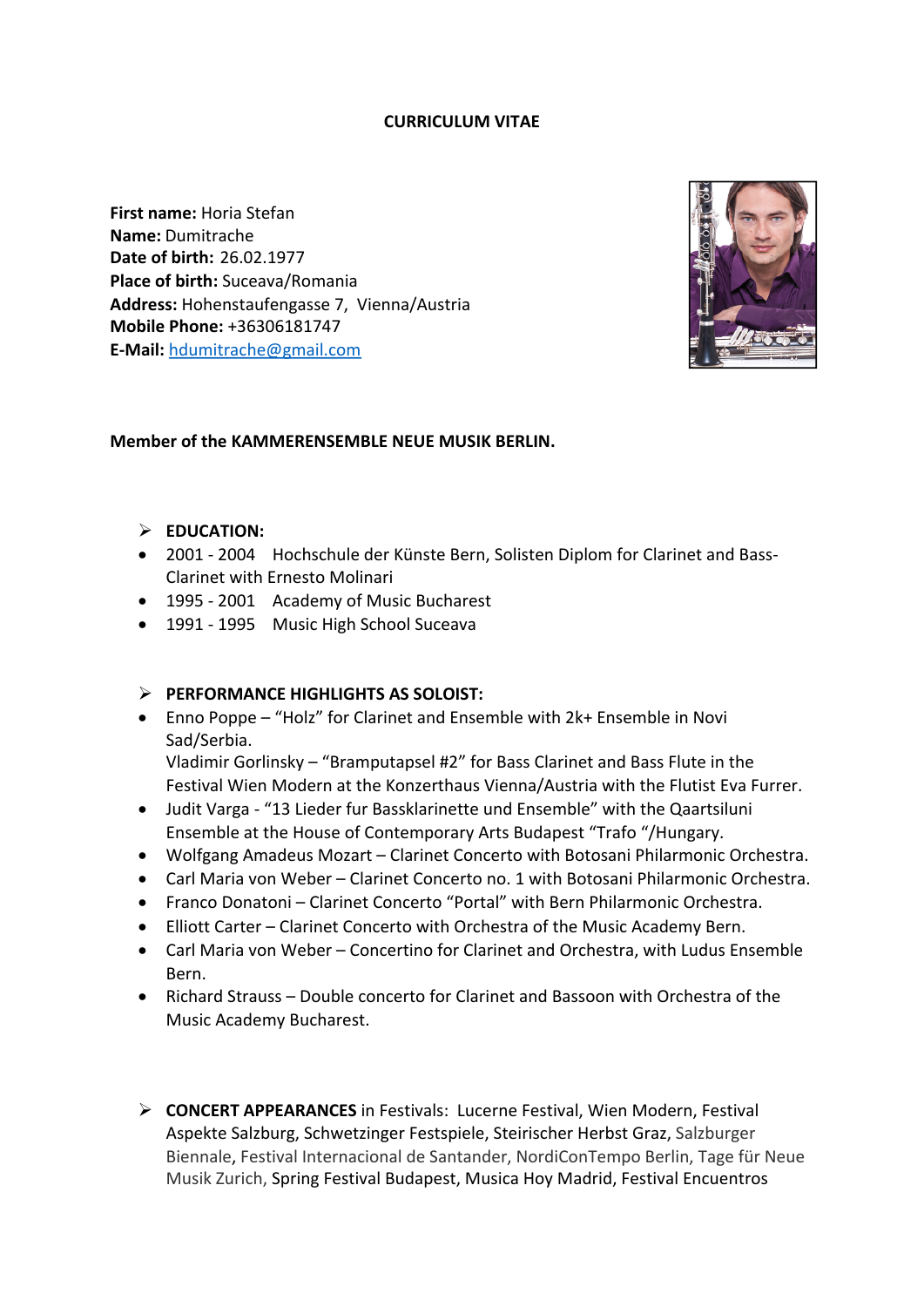Buenos Aires, Darmstadter Ferien Kurse, Biennale Bern.

Ø **COLLABORATIONS** with Pierre Boulez (Lucerne Academy 2003-2004), Ernesto Molinari (from 2001), Heinz Holliger (Lucerne Festival 2004 Portrait Harrison Birtwistle), Beat Furrer (Klangforum Wien from 2004), Sylvain Cambreling (Klangforum Wien 2009-2011), Michael Jarrell (solo Clarinet pieces for Clarinet/Bass Clarinet - Assonance, 2004-2013), Lin Liao (Out at S.E.A. Chamber Oper Production Budapest-Milan-Paris-Brussels-Krakaw 2013-2015), Johannes Kalitzke (Klangforum Wien 2012), Enno Poppe (Klangforum Wien 2013-2015), Arnulf Hermann (Klangforum Wien 2012), Emilio Pomarico (Klangforum Wien 2009-2015), Tristan Murail (Paul Klee Ensemble Bern 2006, Klangforum Wien 2009, Festival Aspekte Salzburg 2016) Toshio Hosokawa (Hochschule der Kunste Bern 2004, solo Clarinet piece – EDI, in Kosice 2013), Péter Eötvös (Budapest Music Center, Eötvös Foundation, Out at S.E.A Chamber Oper 2013-2015, Concert at Tonhalle Zurich in 2017), Helmuth Lachenmann (Budapest Music Center 2016), Tristan Murail (Darmstadt Ferienkurse 2002, Paul Klee Ensemble 2005, Quasars Ensemble 2018).

## Ø **ORCHESTRA EXPERIENCE:**

- Since 2009 substitute Clarinetist at Ernst von Dohnányi Orchestra/Hungary
- 2003-2004 Lucerne Festival Academy Orchestra
- 1999-2001 Solo Clarinetist at Giurgiu Symphonic Orchestra/Romania

## Ø **TEACHING EXPERIENCE:**

- 2018 Brasov/Romania Kronstadt Academica Summer Courses
- 2017 Brasov/Romania Kronstadt Academica Summer Courses
- 2015 Taipei/Taiwan Workshop with Students and Composers of the Music Academy
- 2013 Vesprem/Hungary Workshop with the content Improvisation, interpretation and technics in the new music.
- 2007 and 2008 Bistrita/Romania -Teacher at Summerclass-Masterclass for Clarinet and Bass-Clarinet.
- 2006 Piatra-Neamt/Romania Teacher at Summerclass-Masterclass Clarinet and Bass-Clarinet.
- 2005 Teacher at Britannica School Budapest.
- 2002-2004 Zug/Switzerland Teacher for Clarinet & Saxophone at International School of Zug

## Ø **OTHER PROFESSIONAL EXPERIENCES:**

• In 2008, 2012 and 2014 member in the Jury at Lira de Aur International Competition in Suceava (Romania).